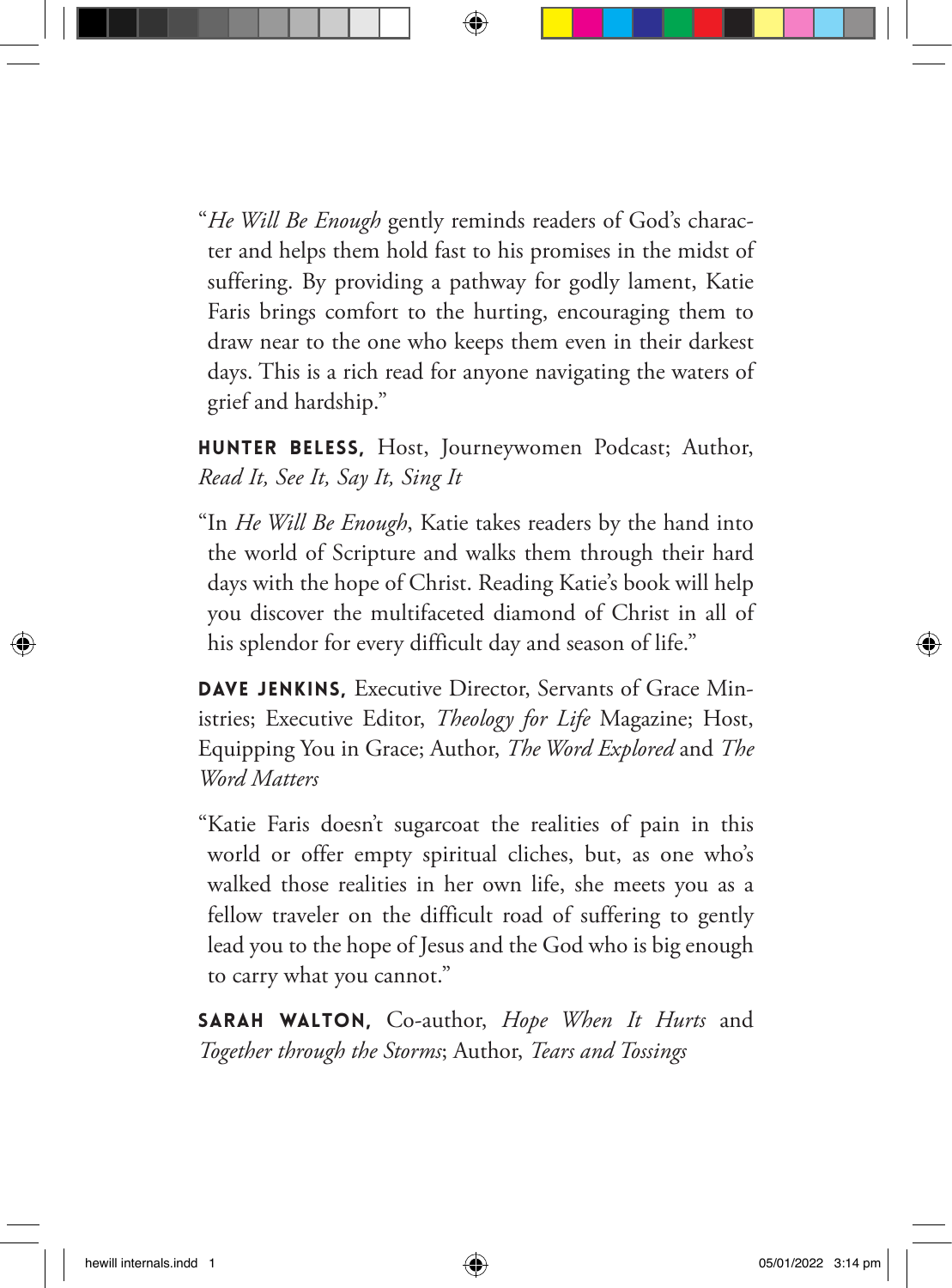"Our friend Katie has a unique way of writing both from a place of frailty and weakness and also with a clear heart of joyful confidence in the Lord. She calls it 'write in the middle,' and her distinctive voice comes through once again in *He Will Be Enough* as she ministers God's sufficient grace to her readers. I will be handing out copious copies, especially to those finding themselves caught in the middle of uncertainty and pain."

MATTHEW MITCHELL, Pastor, Lanse Evangelical Free Church; Author, *Resisting Gossip: Winning the War of the Wagging Tongue*

"This book will encourage and resonate with anyone who's experienced any measure of suffering—namely, everyone. Katie's raw narrative, deep wisdom, and command of language drew me into both her story and her faith. *He Will Be Enough* will deepen your trust in the closeness and goodness of your God through the hard."

## JAMIE FINN, Author, *Foster the Family*

"Life in this world can be so very hard. And fears about what the hard things in life might do to us can loom large. Through these short meditations and encouragements, Katie Faris serves as a capable and compassionate companion to all who have questions, doubts, and fears brought about by the difficulties of life. Her words are gentle wisdom and helpful guidance toward the truth of who Jesus is to us and what he provides for us in the darkest of times."

NANCY GUTHRIE, Author, *Hearing Jesus Speak into Your Sorrow*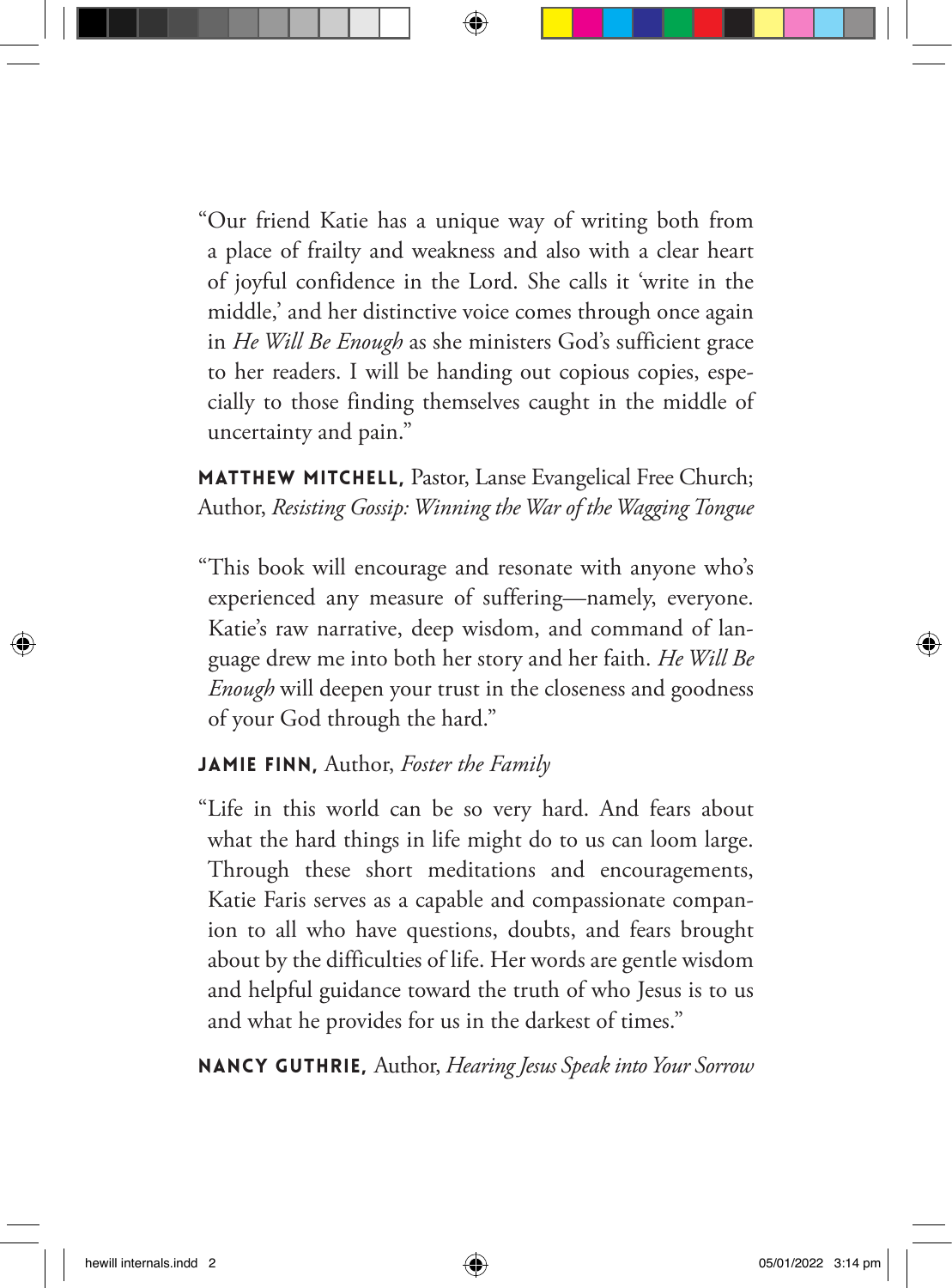"Having been through many deep and long trials of my own, in *He Will Be Enough* I hear echoes of grace that have sounded in my heart too. I believe Katie's book will bless hearts and lift crying and perplexed spirits. Her style is gentle and beautiful simultaneously, and her content is all about God—which is what it needs to be. Simply put, when in their darkest hours, people need more of God. And when those dark hours turn into dark days and weeks and months and years, they need God still—as if for the first time. Katie's labor of love in writing this will provide that for many."

TIM SHOREY, Pastor, Risen Hope Church; Author, *Respect the Image: Reflecting Human Worth in How We Listen and Talk*

"Rooted in the kind of gentleness and wisdom that only grows through storms of suffering, this book will build your faith for the hardships you face. Katie's story illustrates what is true for all of us—God truly is enough."

## AMY DIMARCANGELO, Author, *A Hunger for More*

"Can we trust that our Father is good, wise, and loving when our circumstances suggest otherwise? Katie Faris encourages us with an emphatic yes. She writes with raw honesty about her own struggles, but wonderfully directs our gaze away from herself to the God who is, and always will be, all we need. This book is a gift—for those who are suffering and for those seeking to love them."

CAROLYN LACEY, Author, *Extraordinary Hospitality (for Ordinary People)*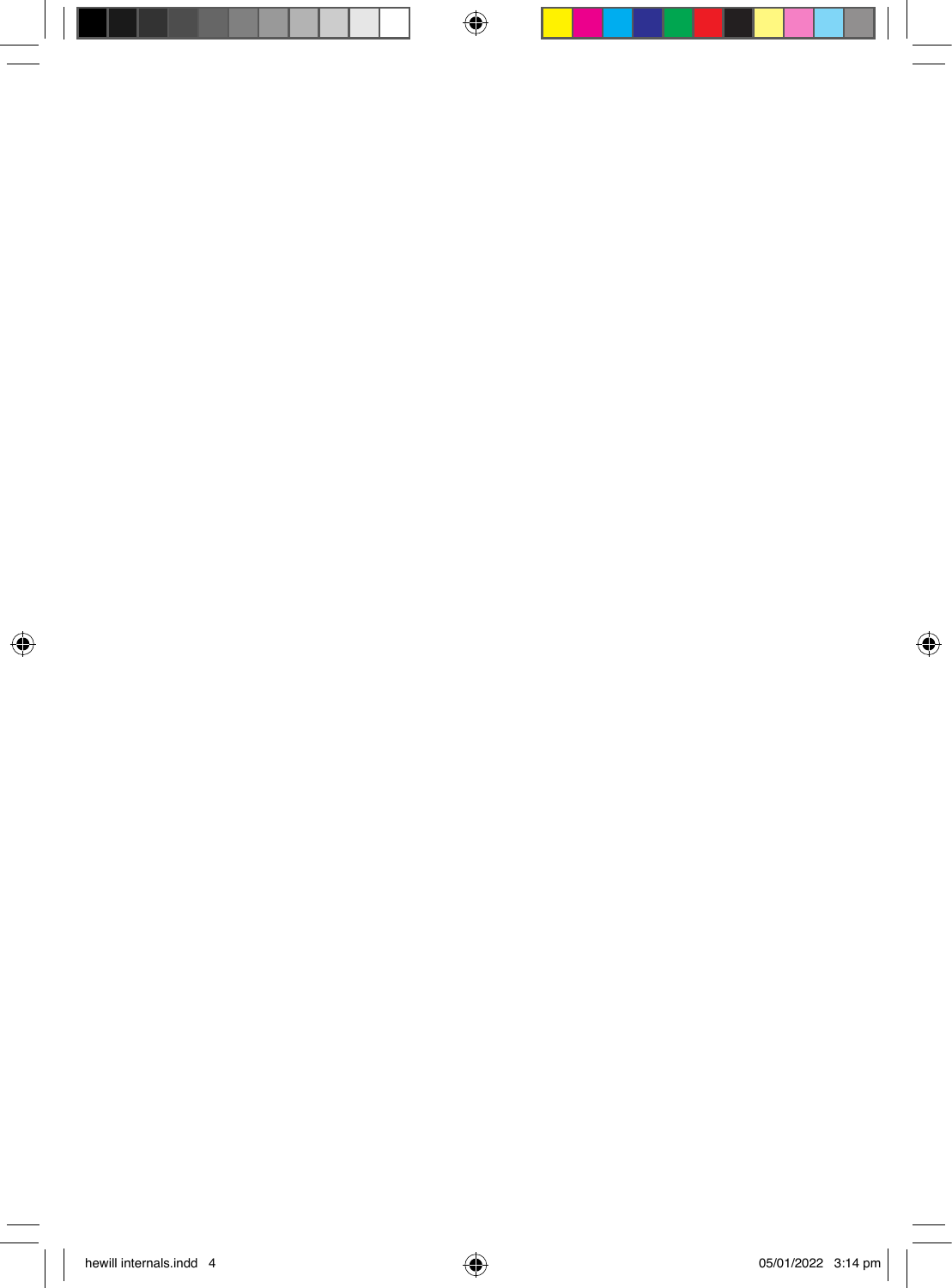

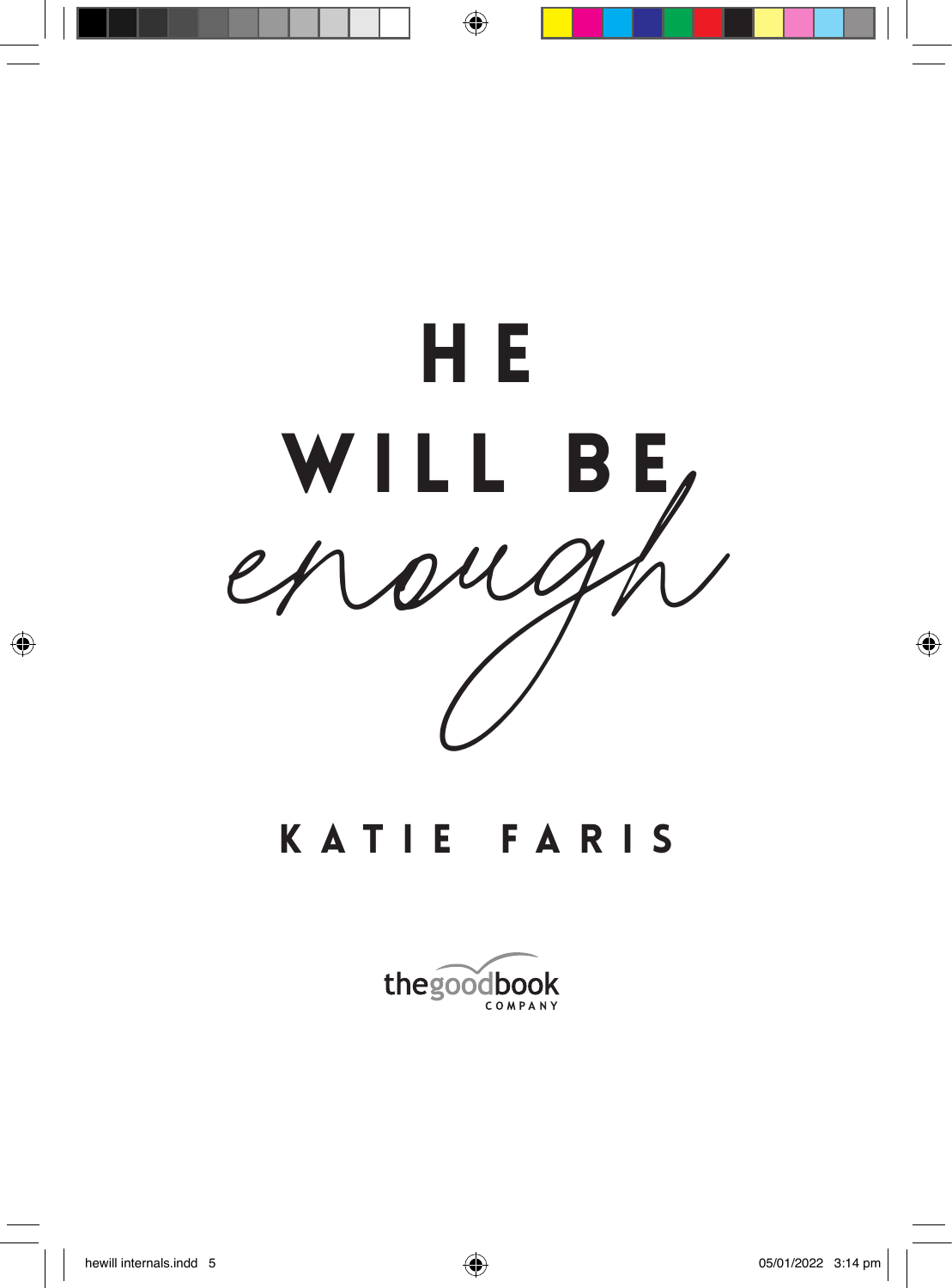He Will Be Enough © Katie Faris, 2022

Published by: The Good Book Company



thegoodbook.com | thegoodbook.co.uk thegoodbook.com.au | thegoodbook.co.nz | thegoodbook.co.in

Unless otherwise indicated, Scripture quotations are from The Holy Bible, English Standard Version (ESV), copyright © 2001 by Crossway, a publishing ministry of Good News Publishers. Used by permission. All rights reserved.

All rights reserved. Except as may be permitted by the Copyright Act, no part of this publication may be reproduced in any form or by any means without prior permission from the publisher.

Katie Faris has asserted her right under the Copyright, Designs and Patents Act 1988 to be identified as author of this work.

ISBN: 9781784987503 | Printed in India

Cover design by Faceout Studio | Art direction and design by André Parker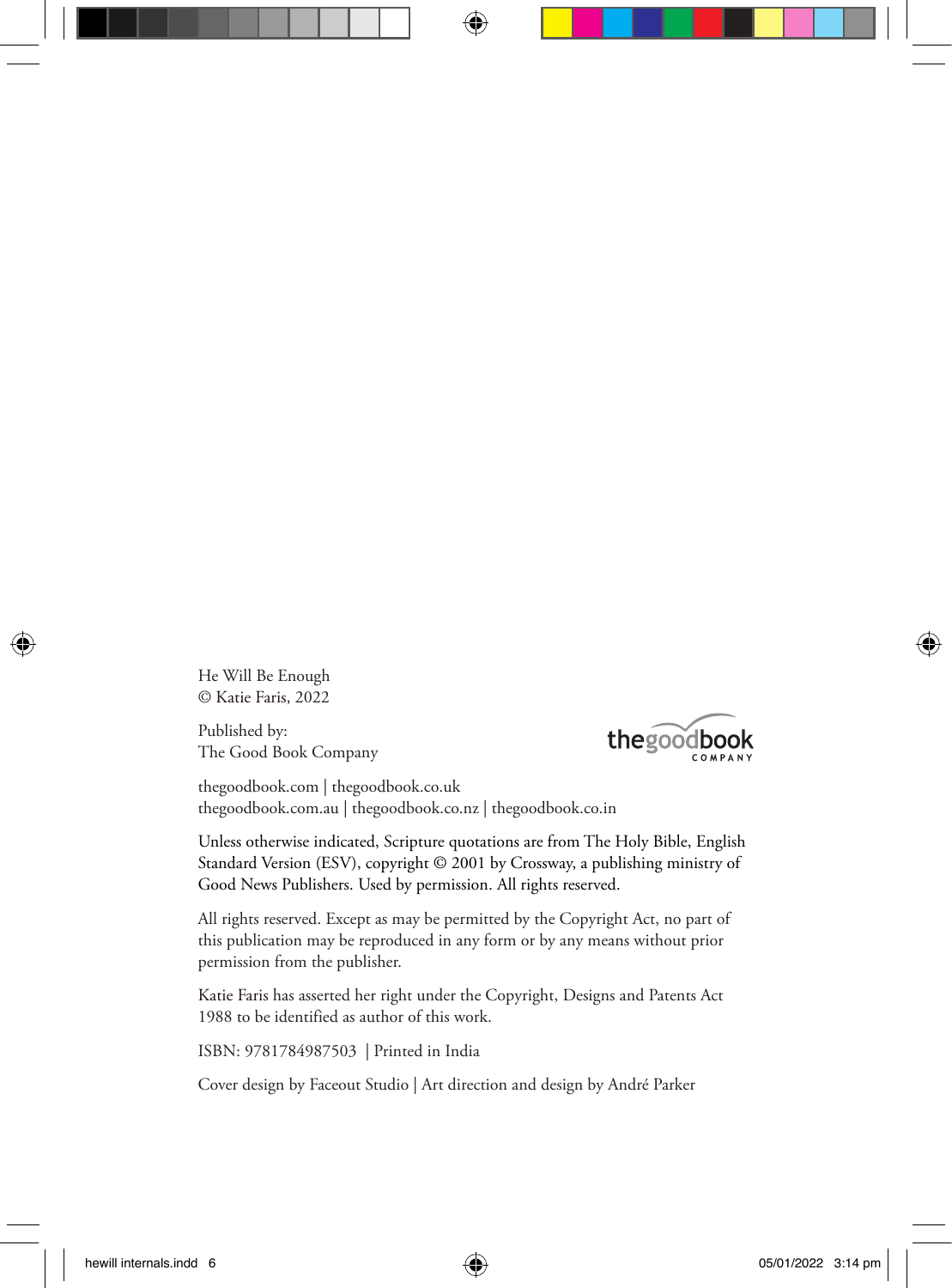*To my husband, Scott, and our children—*

*God has been enough, he is enough, and he will be enough.*

*Yes, he will be more than enough.*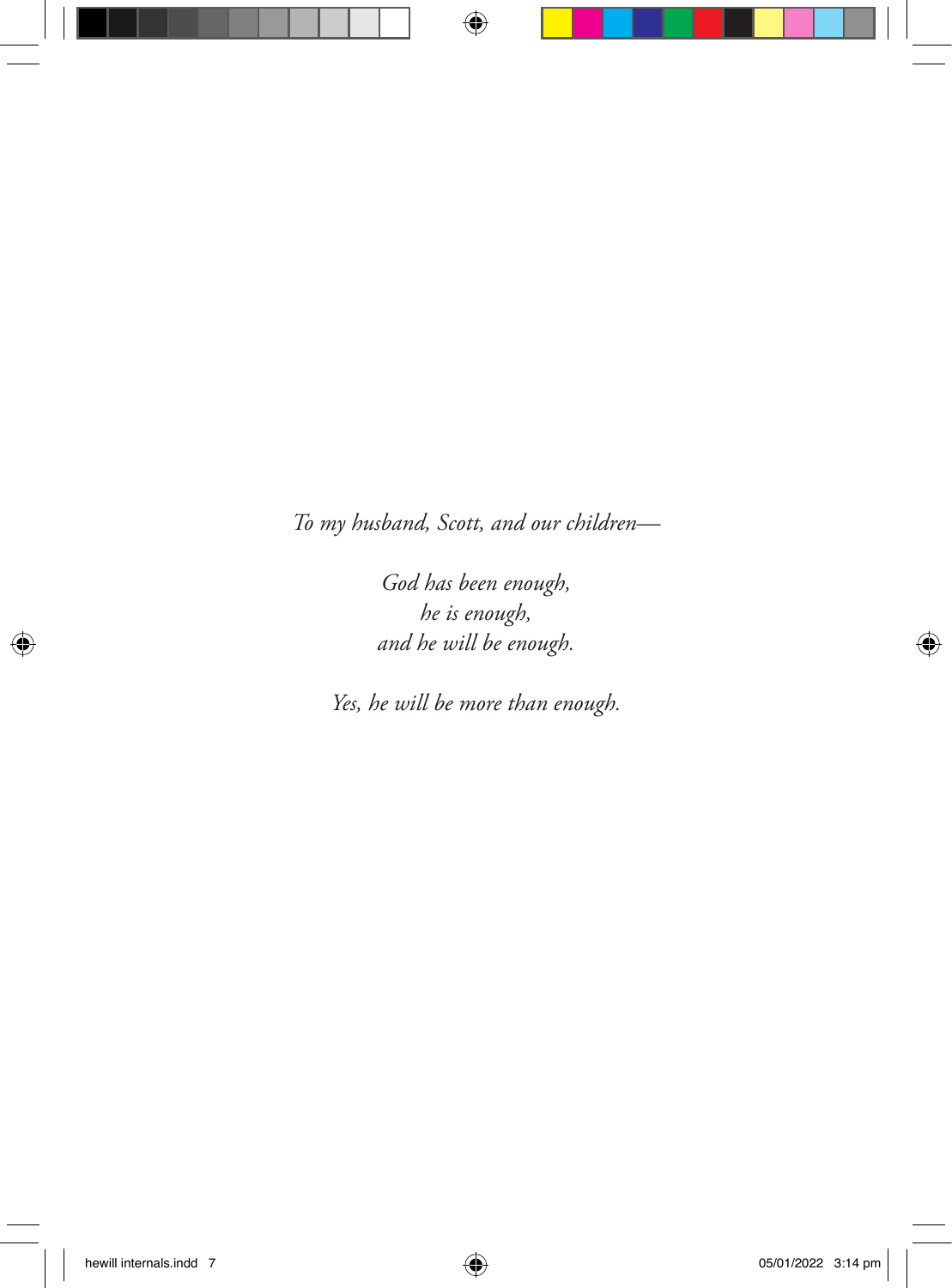

KATIE FARIS is a pastor's wife and mother to five children—and she also loves to write. She lives with her family in New Jersey. To learn more, visit katiefaris.com.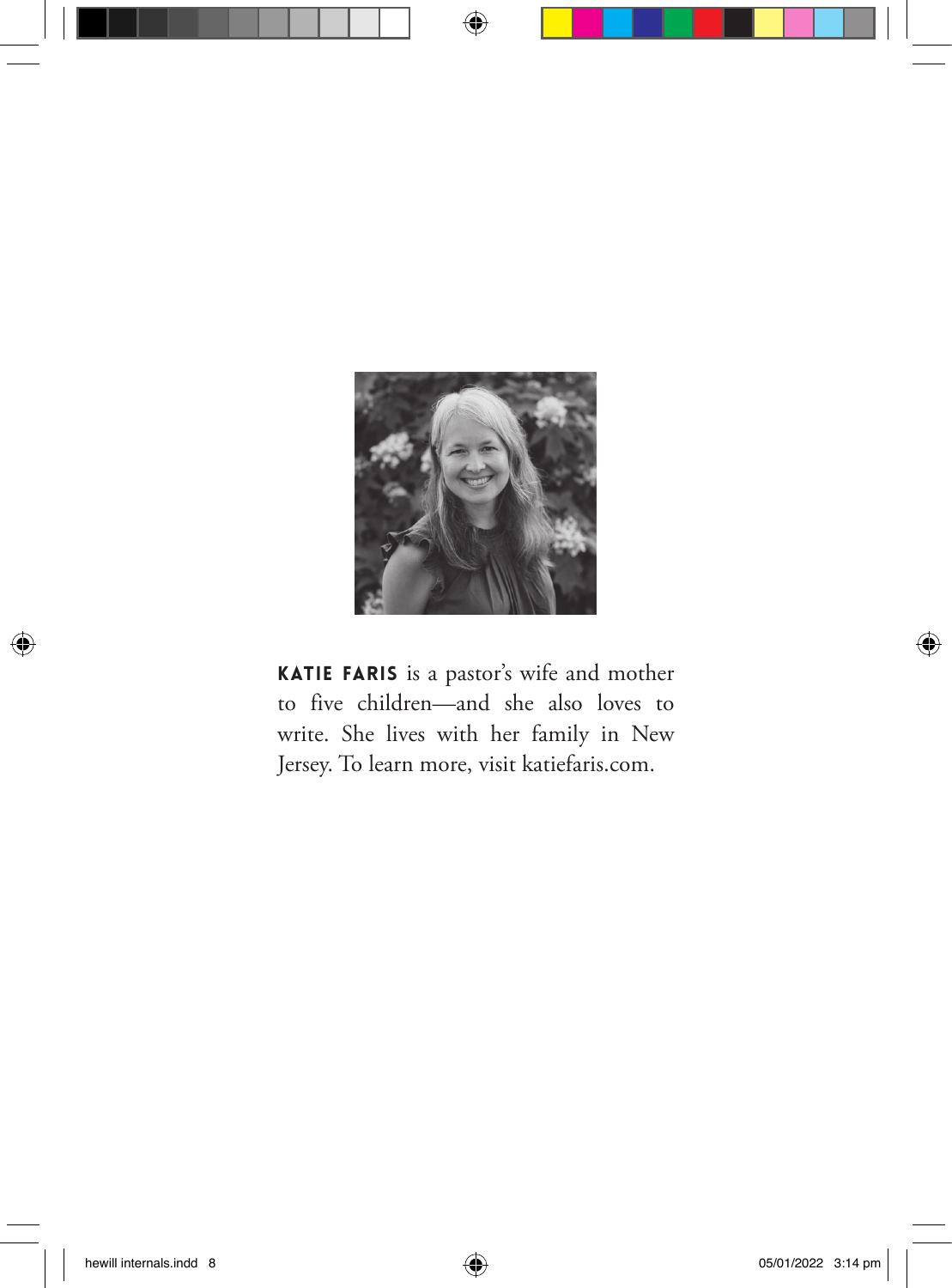# **CONTENTS**

| Before You Begin by Joni Eareckson Tada                      | 11 |
|--------------------------------------------------------------|----|
| Introduction                                                 | 15 |
| 1. Learning to See<br>God is gracious                        | 23 |
| 2. Sufficient<br>God goes before us                          | 31 |
| 3. Between Two Gardens<br>God has a story                    | 39 |
| 4. Thin-Hearted<br>God is compassionate                      | 49 |
| 5. Pile-on Effect<br>God is sympathetic                      | 59 |
| 6. Not Driven to Despair<br>God sets limits to our suffering | 69 |
| 7. Rainy Epiphany<br>God delivers                            | 79 |
| 8. Learning to Pray<br>God hears our prayers                 | 89 |
| 9. Miracles<br>God is powerful                               | 99 |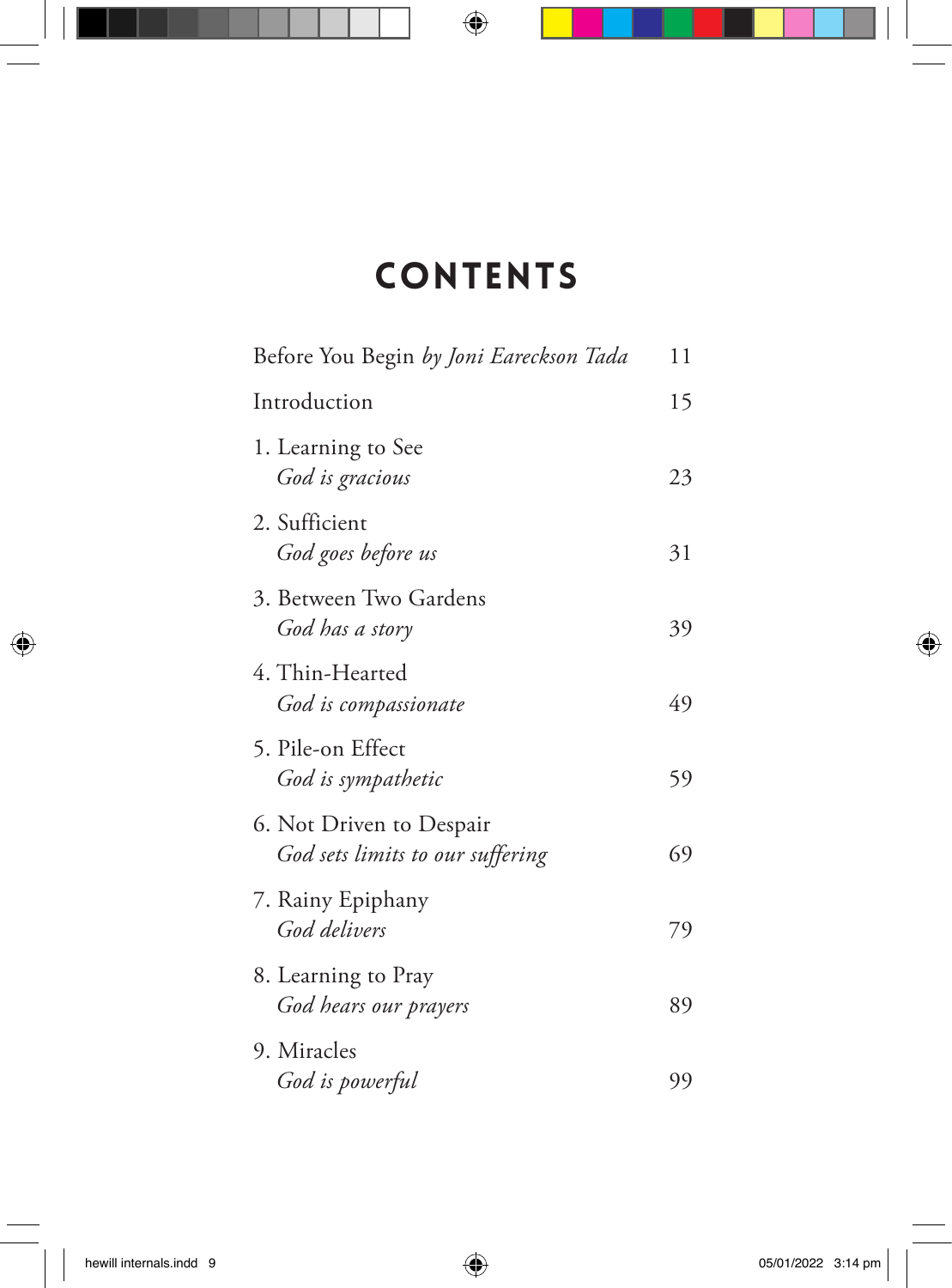| 10. Even If, Even When<br>God is trustworthy                      | 109 |
|-------------------------------------------------------------------|-----|
| 11. God Is His Own Interpreter<br>God is sovereign                | 119 |
| 12. When Suffering Interferes with<br>Our Plans<br>God has a plan | 129 |
| 13. Life in the Waiting Room<br>God is working                    | 139 |
| 14. A Deep Well of Joy<br>God is our salvation                    | 149 |
| 15. Faith, Our Victory<br>God is faithful                         | 159 |
| 16. Never Alone<br>God is with us                                 | 169 |
| 17. All of It<br>God is our Redeemer                              | 179 |
| 18. A Better Parent<br>God is our Comforter                       | 189 |
| 19. Soul-Safe<br>God is our keeper                                | 199 |
| 20. Where Else Can We Go?<br>God is our life                      | 209 |
| Acknowledgments                                                   | 221 |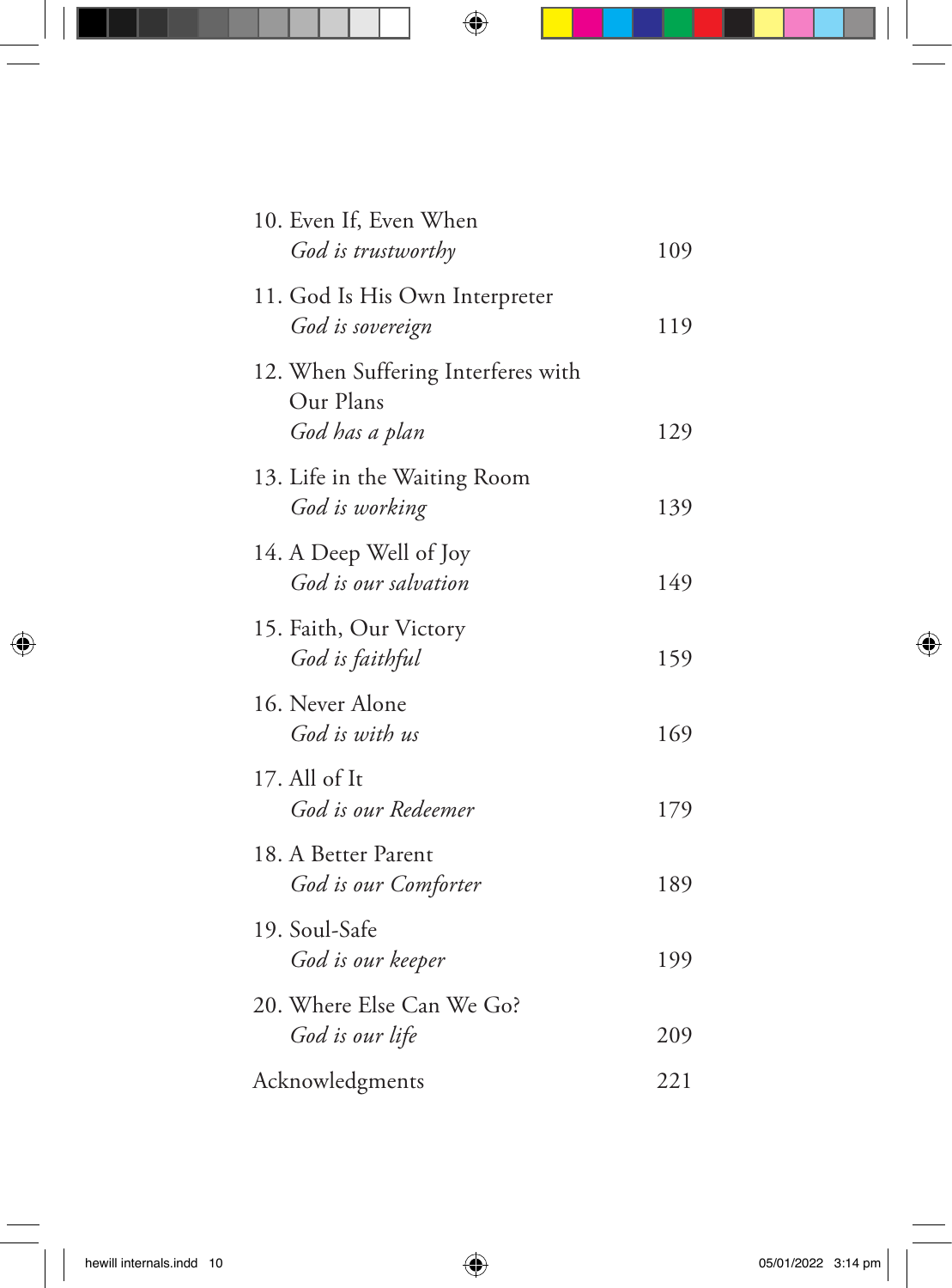## Before you begin

By Joni Eareckson Jada

If if doesn't stop for loss. It goes on even when we think it's got its nerve. I felt that way after a 1967 diving accident left me a quadriplegic. Except for one thing. For me, I didn't want life to continue. At least not with quadriplegia. But after being jarred awake nearly every morning by, *Oh, no! I'm still paralyzed,* I realized I had to make peace with reality. Life was not about to stop for my broken body.

Maybe you feel the same, especially in those morning pillow-moments before you open your eyes. For a fleeting second or two, you forget about chromosomal disorders, insurance hassles, and the never-ending rounds of appointments, tests, and medication. For a flash, things feel normal. Disability routines happen in other households, not yours. Then you open your eyes and stare at the ceiling. Throwing off the covers, you shuffle into another day of gut-punching challenges.

Katie Faris understands this. She's lived it and is still living it. It's why her remarkable book *He Will Be Enough* is so downright compelling. Although I have never met Katie, I feel we could be soul sisters. For one thing, I work with hundreds of special-needs families whose stories are as real and gutsy as hers. These parents also struggle with God.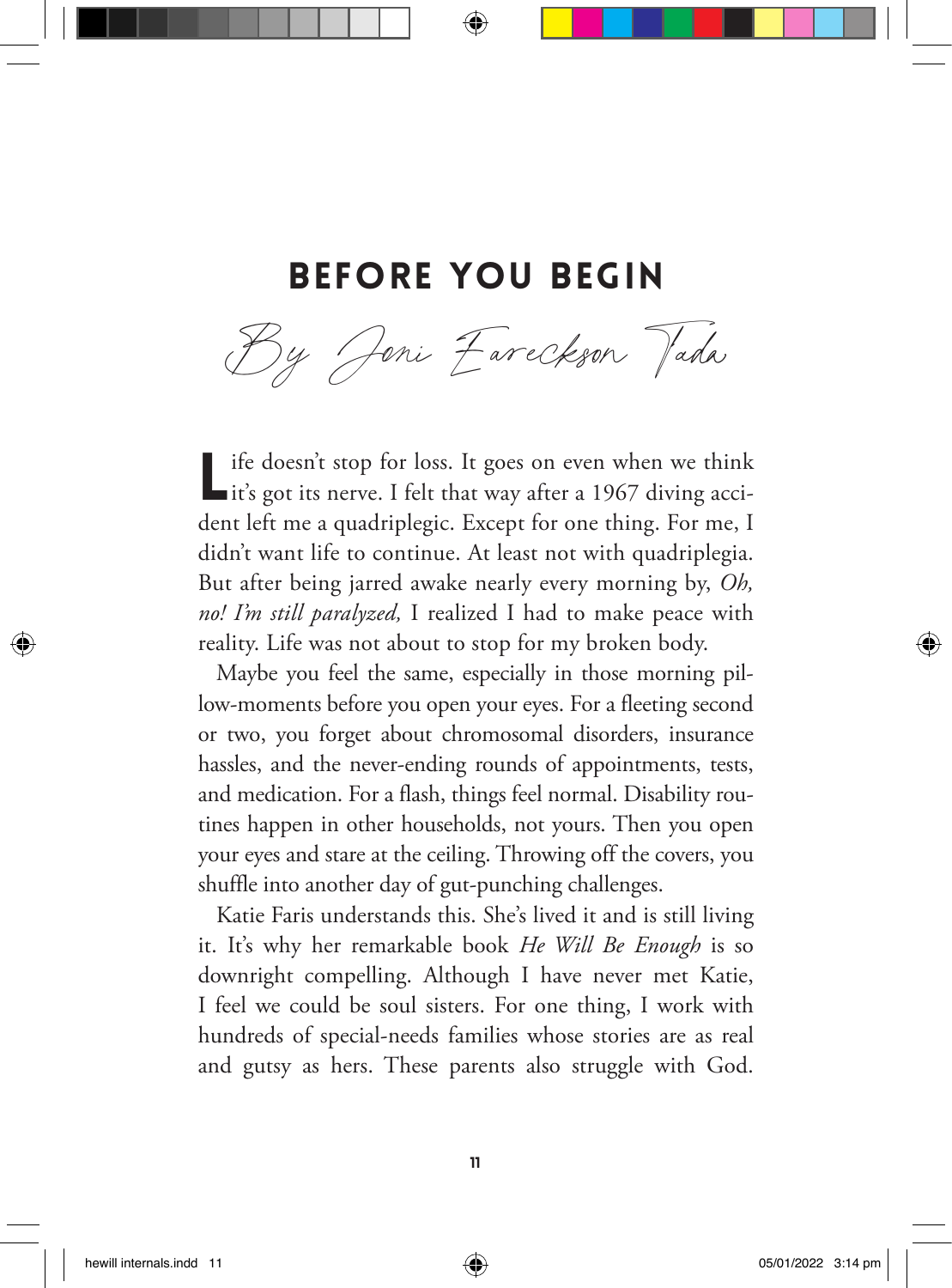They mentally acknowledge his lordship and go through the motions, but their hearts are dry and cool.

Then somewhere along the line—like Katie—a milliliter of faith is roused within them. That's all it takes. God turns it into a reservoir for his grace.

So yes, I am drawn to the title that Katie has chosen, *He Will Be Enough*; but I am especially captured by the subtitle, *How God Takes You by the Hand through Your Hardest Days.* Right there explains how dry hearts are softened, souls are warmed, hopes are brightened, and possibilities of "good days" are born. It can happen. For although you may lack the strength to take hold of God… he takes hold of you.

Psalm 63:8 explains it this way, "My soul clings to you; your right hand upholds me." Frankly, most of us who live with long-term challenges are barely able to cling to God. Our grasp is too weak, too slippery. But the God of the Bible—always moved by desperate need and earnest pleas reaches down with his strong right hand and upholds our feeble grip. He strengthens it, infuses grace into it, then helps us move forward into our day. And sometimes that day even ends up feeling good.

Whatever circumstances have made you weary, this extraordinary volume will help you muster your milliliter of faith. It's all you need to get started. Katie Faris has taken great pains to keep every brief chapter real and easy to read. She gives you a captivating story, an insightful look at Scripture, practical ways to put God's promises to work, and then a creative, hand-fashioned prayer that, well… is authentic enough for you to easily own it and offer it up from your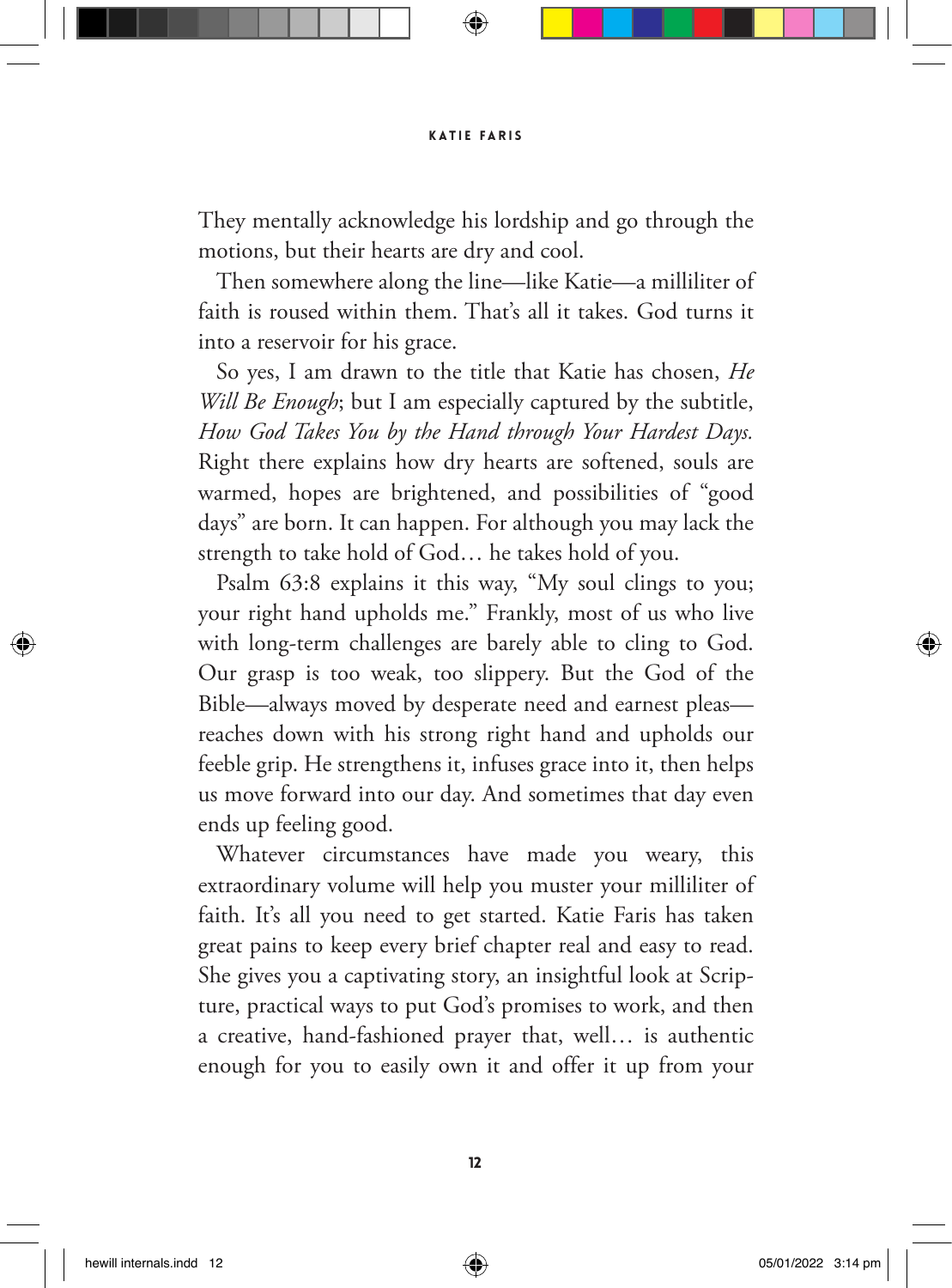own wounded heart. Finally, each chapter closes out with questions that will help you go deeper. Wrestle with these questions and your faith will grow and expand.

Consider *He Will Be Enough* as your reservoir of grace-filled help and hope. And when you find that rare quiet moment, collapse into a comfy chair, grab a yellow highlighter (you'll need it by the second chapter), flip the page, and get to know your new best friend, Katie Faris. Let this humble mom be your guide. She knows the strength of God's grip.

Katie will show you how to open your trustful hand… invite God to gently take it… then relax into his tender hold as he walks with you through every one of your hard days.

### JONI EARECKSON TADA

Joni and Friends International Disability Center Agoura Hills, California

*"Normal day, let me be aware of the treasure you are… let me not pass you by in quest of some rare and perfect tomorrow. One day I shall dig my nails into the earth, or bury my face in my pillow, or stretch myself taut, or raise my hands to the sky and want, more than all the world, your return." – Mary Jean Iron*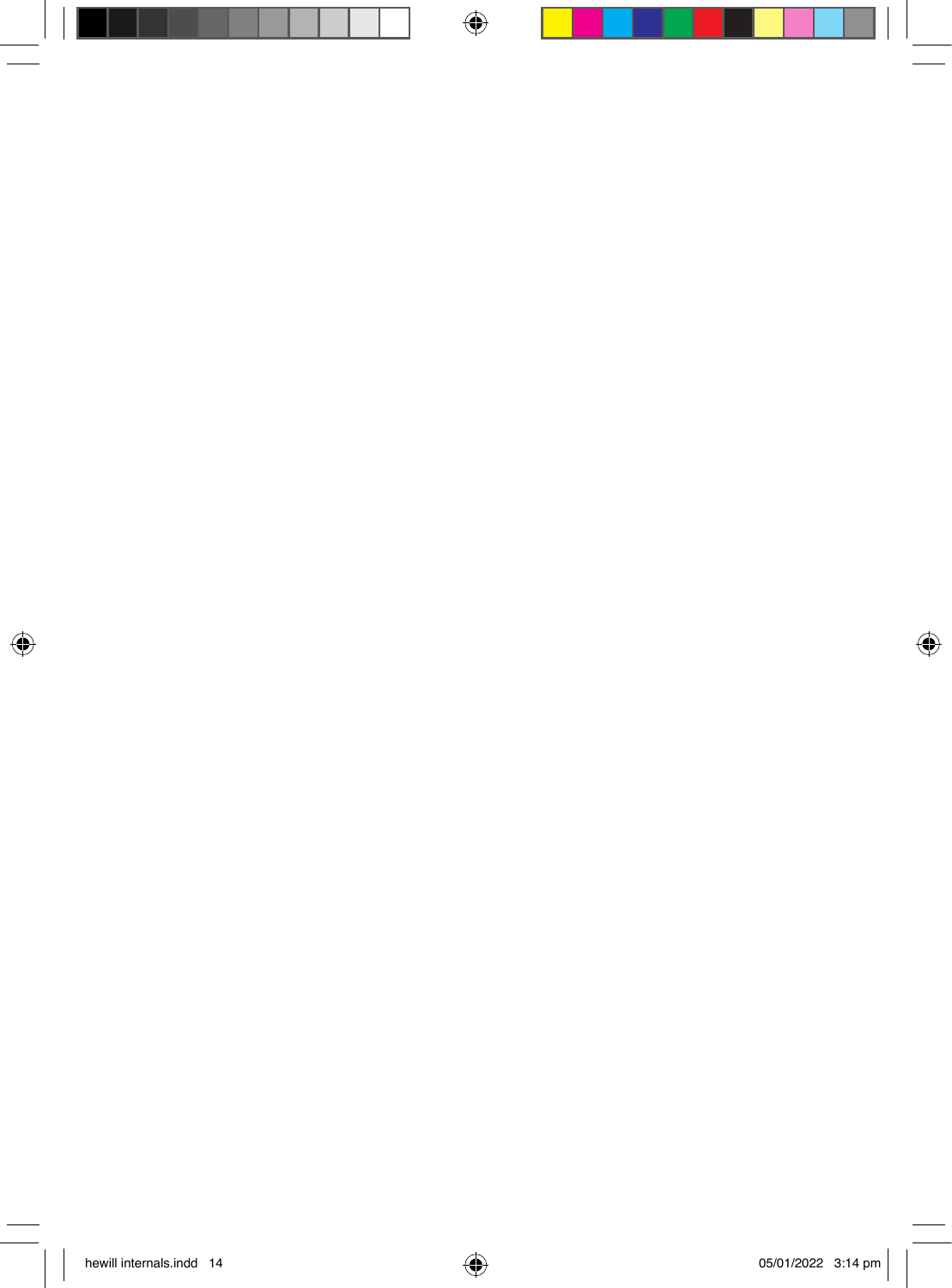## Introduction

I love to tell a story once it's finished. I usually don't mind sharing my struggle if I can also tell how it resolved, how I'm better and everything's fixed and right again in my little corner of the universe. Yet the story I'm living is one that isn't wrapped up with a pretty bow or a tidy ending. Instead it's full of unknowns, questions, and complexities. I still don't know how this story will end.

All of us live in the middle of our stories, in one way or another. The question is: *how* will we live in those parts unanswered questions and all? Jesus said, "I came that they may have life and have it abundantly" (John 10:10). Not just on the good days. Not just when life goes seamlessly. God invites us to live—to live abundant, God-glorifying lives right in the middle of our stories, and not just when they are attractively packaged and labeled. But how?

#### THE WORLD FLIPPED UPSIDE DOWN

Perhaps you know what it's like to see life as you know it change in an instant. For me, it was an uncommonly quiet afternoon when the pediatric specialist phoned. The day when instead of merely flipping tiny t-shirts right-side out, my whole world flipped upside down. My three-monthold daughter must have been napping, and her three older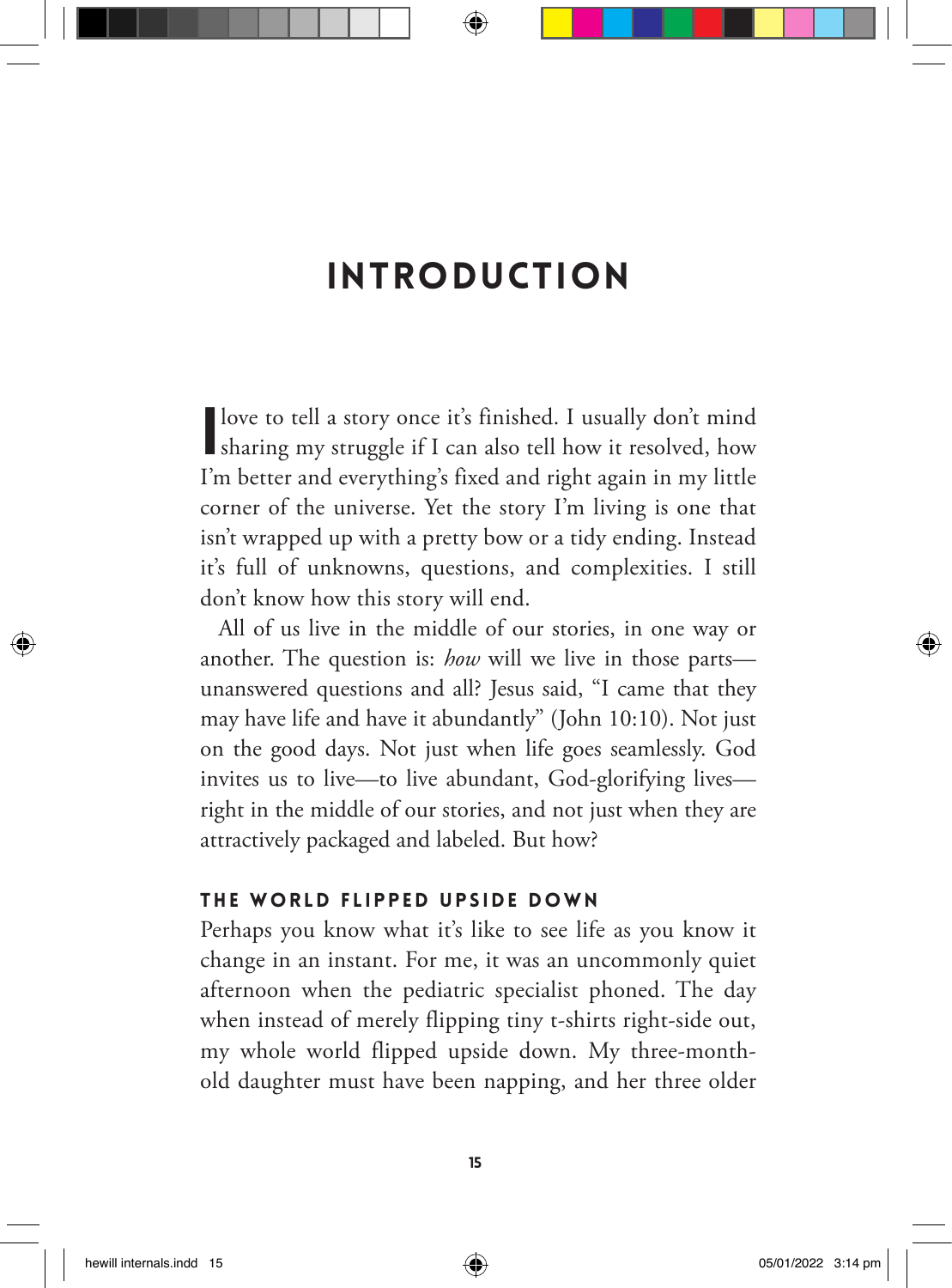brothers were reading or playing quietly in their shared bedroom. Without disturbing them, I closed my bedroom door to take the call.

The gastroenterologist wanted to run another test to confirm, but he explained that recent lab results indicated the likelihood that one of my sons had Alpha-1 Antitrypsin Deficiency, a serious genetic condition.

A diagnosis. No parent wants to be told her child has a condition she can barely pronounce, and I was no exception. I'd never heard of Alpha-1 until that late spring day when, as warm sunlight streamed through white curtains and danced on the walls, I steadied myself long enough to thank the doctor for the update and say good-bye.

"It has a name," I thought. Here was an explanation for my son's elevated liver enzymes and his perplexing medical history. A month earlier, his high fever and swollen liver had sent my husband, son, and me racing over the bridge to the emergency room at The Children's Hospital of Philadelphia in rush-hour traffic. Although my child's fever resolved, his liver numbers hadn't normalized. His confusing medical history went further back and included feeding issues, reflux, nebulizer treatments, and various childhood illnesses.

But with this name—an answer of sorts—came a host of new questions that were equally perplexing: What would this mean for my child's future? What would this mean for our family? I wanted information, but more than that, I craved understanding. *Where was God in this?*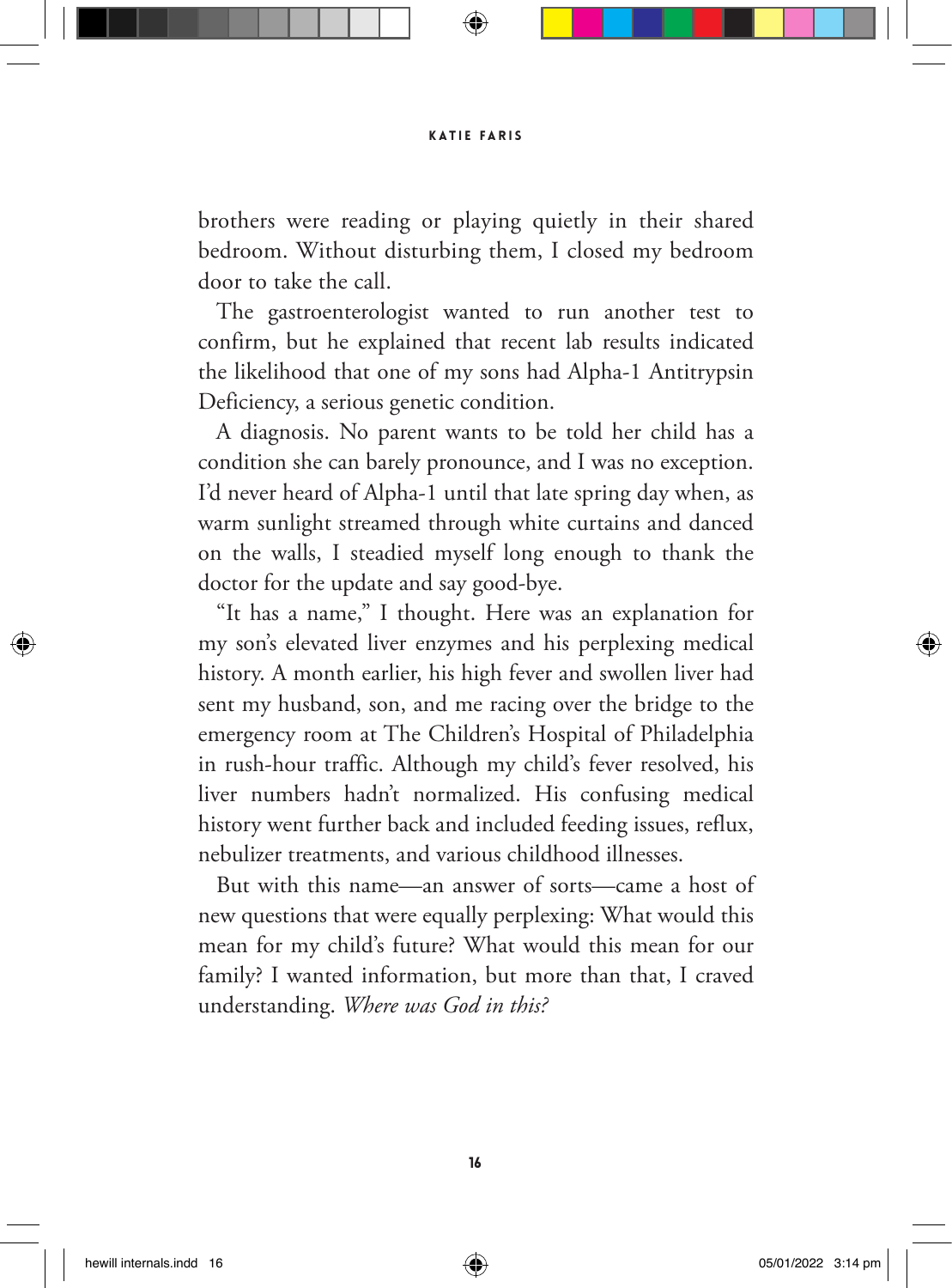### WAVES OF GRIFF

Perhaps you've found yourself in a similar place. To be sure, the specifics of your story may be very different to mine. I don't pretend to have a monopoly on suffering, and I write this conscious of the fact that you may have walked even darker roads. But whatever circumstances you face, I'm guessing you're holding this book because you find yourself in the same kind of territory, spiritually and emotionally full of questions with no easy answers and wondering if what you're hoping in will be strong enough to hold you.

Even now, years later, it's easier to state the facts than it is to relive the raw emotions of that time. The shock and grief that followed my conversation with the GI doctor that quiet afternoon were only compounded by another phone call about a month later. Once my child's diagnosis had been confirmed, and because Alpha-1 is considered a serious condition, our entire family had been tested and now awaited results. This time it was the pediatrician calling; cured of any naïveté after the previous call, I answered with complete trepidation.

Bracing myself, I sat down at the dining-room table as the doctor confessed that this was one of the hardest phone calls he had ever had to make. I heard his words but struggled to comprehend their meaning: "Katie, two more of your children are a ZZ-genotype. Two more of your children have Alpha-1."

There was no sugar-coating—just sincere sympathy as he informed me that two more of my children had a medical condition that I now understood could impact the liver and lungs with potentially life-threatening complications over time. Two more children. I didn't have to do the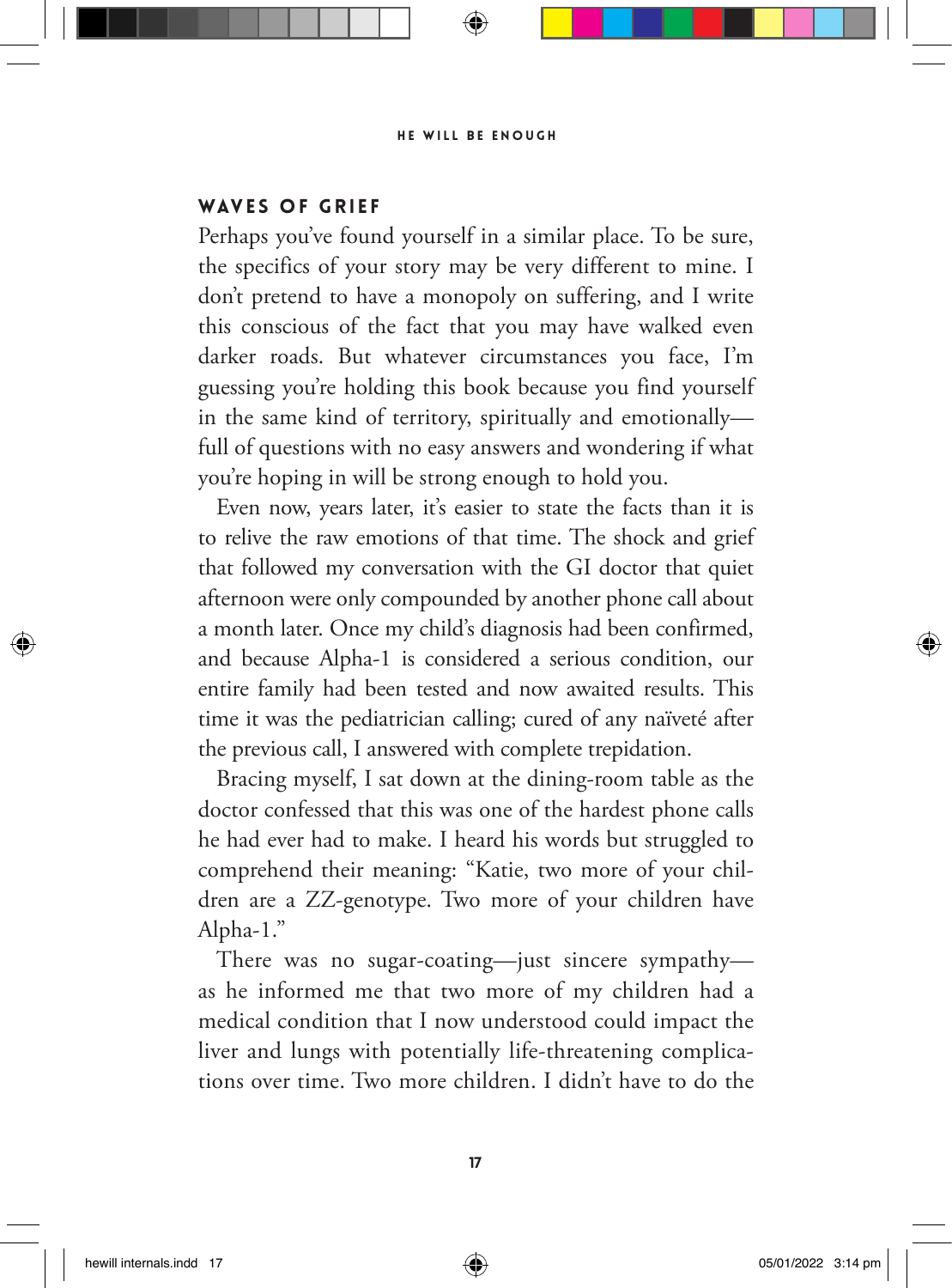math; I felt the exponential nature of the moment. Three out of four. Three of my flesh and blood, three people I had carried and birthed, three souls entrusted to my care. If only I could trade places with them. If only the diagnosis had landed on me. Instead, it landed on them, and as much as my heart is bound up with theirs, it landed on me even heavier that way. It wasn't a fraction, impacting threefourths of my heart; it wasn't multiplication, sorrow times three. It was grief to the third power. Grief upon grief upon grief, and more.

I finished the call and sunk in my chair. I needed my husband, and I couldn't think past that. Scott rushed home from work, and we sat on our front porch as our children played inside, oblivious to the waves of grief washing into our house. After giving Scott a simple report, I was undone. Those pent-up emotions, controlled and measured during the waiting, overflowed. As I pictured each child's face, one by one, a new lump rose in my throat and fresh tears filled my eyes. Even the child who didn't have Alpha-1 came to mind; how would this play out, watching siblings bear this burden?

I wanted—I needed—to grieve for each of my children, but I also grieved the sum-total of it. I groaned as question after question surfaced, as wave after wave of emotion pushed me under. I wept for them, for me, for our family. For the present and the future, for the unknown. I couldn't have cared less what the neighbors thought because all I really cared about—my faith and my family—was being tossed by this unforeseen flood.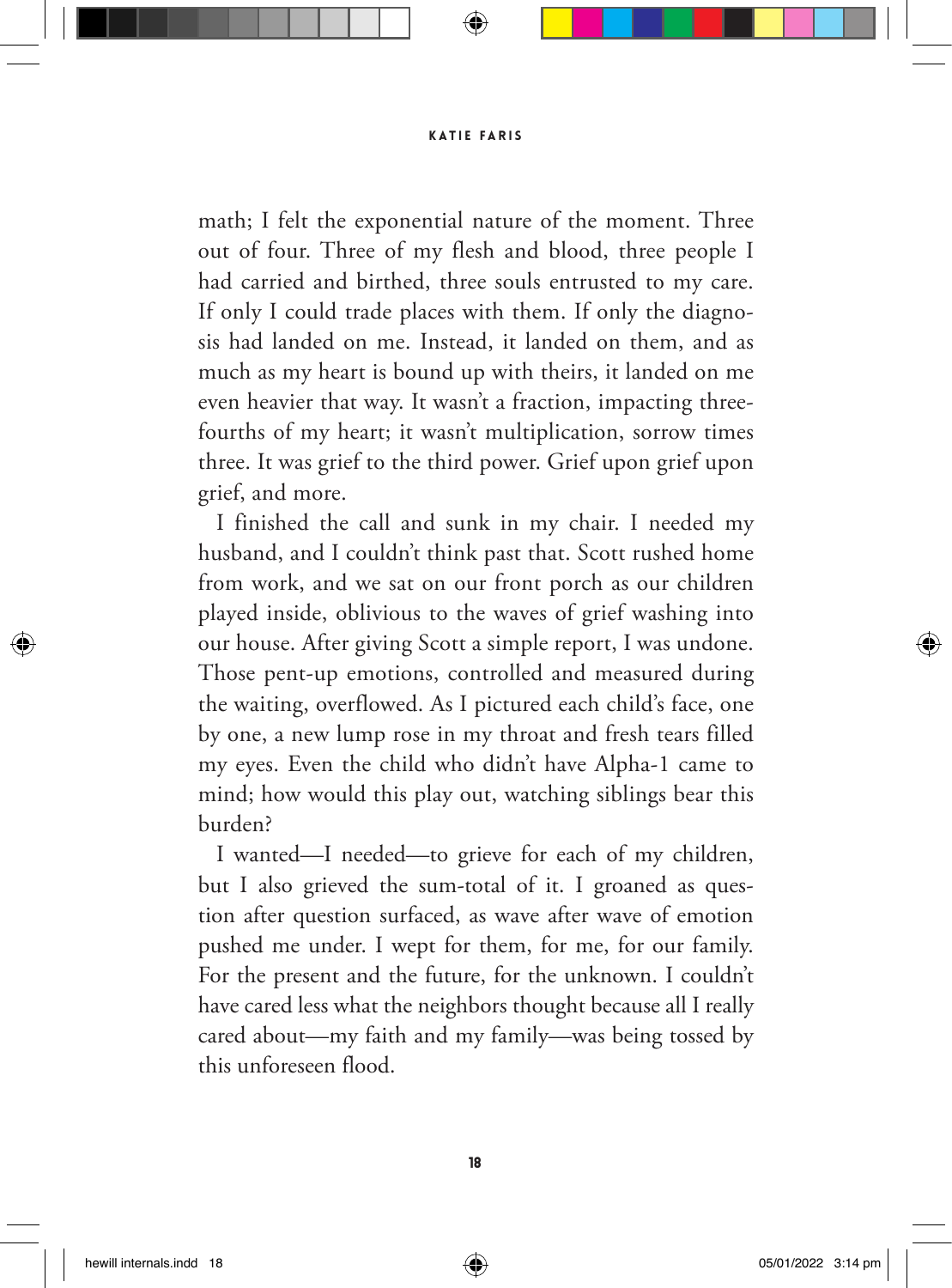### WRITE IN THE MIDDLE

The question I was faced with on that day, and on many days since, was this: *Will Jesus be enough, even now? Even when I don't understand? Even when the future I mapped out has been upended? Even when I'm in the middle of a story I wouldn't have written this way?* In the years since that day, I've discovered that the answer to those questions is *Yes, Jesus is enough*. Although our family's story isn't over, I know that he will continue to be enough. And I'm convinced that if you seek him, you will find him to be enough for you too, no matter what you're walking through and no matter what questions and doubts and struggles you face.

All of us live in the middle of our stories. Life doesn't stop for loss. Life goes on even when we wonder how it can continue. Almost a decade later, my life continues to reveal my weakness and fragility, my utter dependence on Jesus. There are days when I want to be invisible and days when I want to proclaim the glory of the one who took on flesh and stepped into time; the one who wrote The Story and stepped into The Story; the one who enters and transforms the stories of all who welcome him.

As a Christian, I aim to live by faith right now, in the present, in the most-middle part of my story. I don't want to get to the end and realize I missed it; that I was too busy borrowing tomorrow's trouble that I missed enjoying the Lord and my family and doing the work God entrusted to me today; that I missed the call to worship God every day he gives on this earth.

We need God's help to live with unanswered questions; to trust him even if our circumstances don't change and even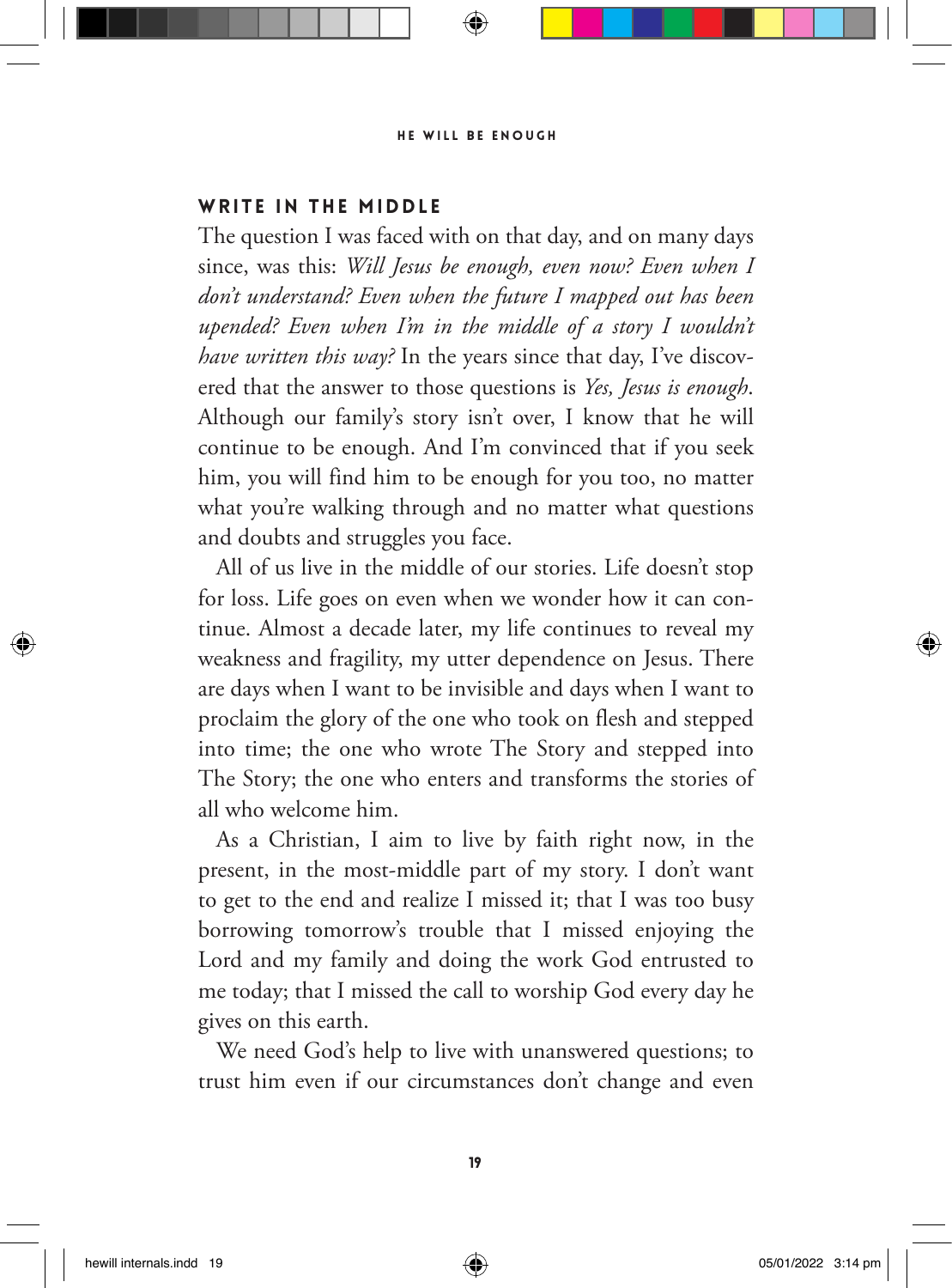when we don't see how God is working them for our good. It's natural for our suffering to lead us to ask questions of God and even to ask him to take away our suffering, to bargain with him, and make demands. It's the work of the Holy Spirit that enables us to offer our suffering to the Lord and pray instead, "Even if our trials never change, please use them to change us—to help us know, love, and trust you more. Lord, show us your true character, teach us to cling to your promises, and enable us to honor you in our afflictions."

### THIS BOOK IS FOR YOU

Perhaps you're standing on the edge of your own trial, wondering how to get your footing as the world you know seems to sink on every side. Or maybe you're already in the thick of a challenging situation, wondering if or how you'll ever make it to the other side. Perhaps your afflictions have been piling on top of one another for a long time, and you're trying to make sense of past months and years. If so, this book is for you.

If you're anything like me, one of the questions behind many of your other questions is, "Will God really be enough?" This book is my best answer to that question. In each chapter, we'll consider a truth about God that reassures us that he is enough in the midst of our hardest days, and even more than enough.

God sees you in your suffering. He hears your cries for help. And he cares about you more than you can possibly imagine, enough to send Jesus to enter the middle of the story of history and offer hope in the middle of yours. Rather